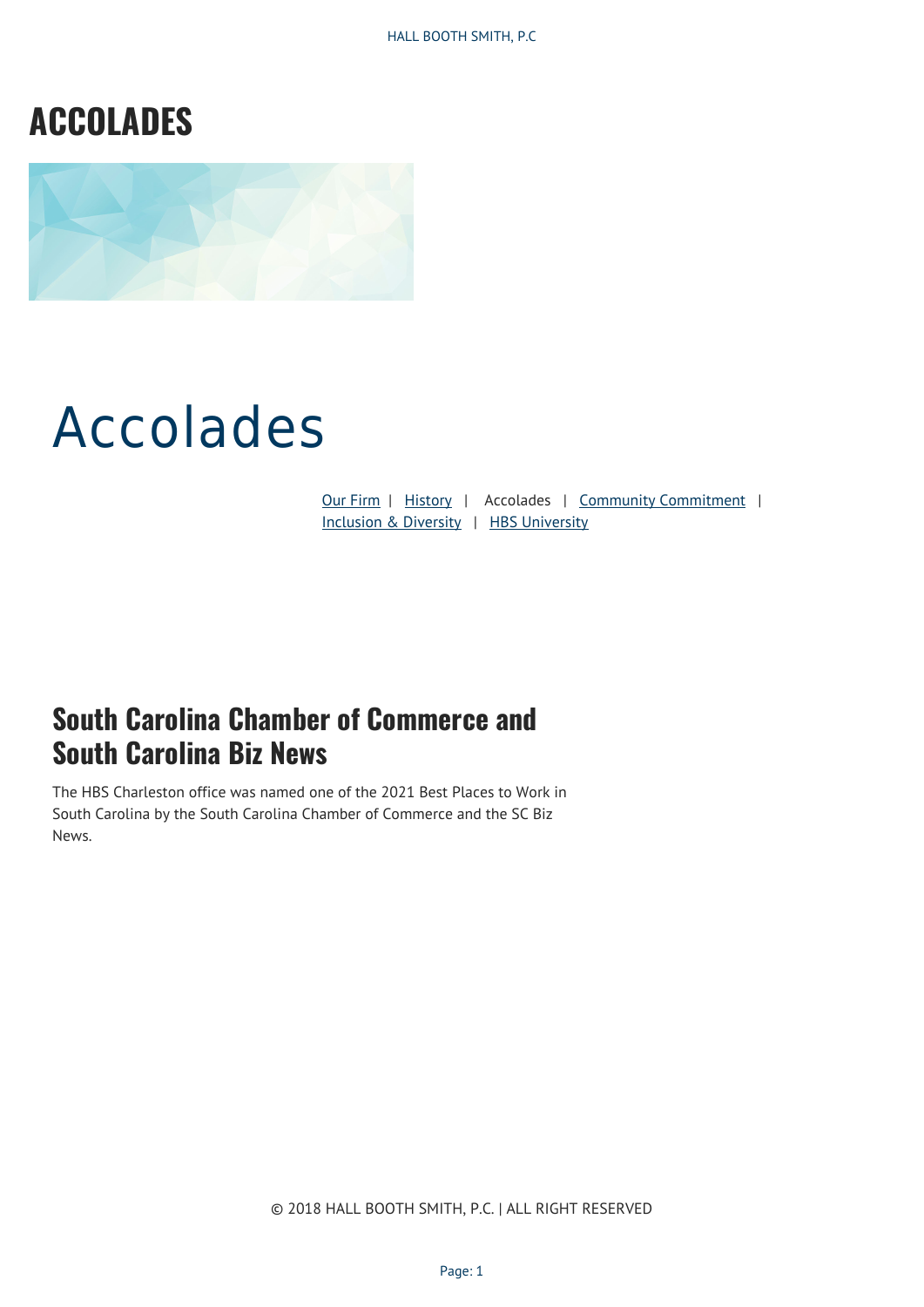#### **The Best Lawyers in America**

25 firm lawyers were named Best Lawyers in America in the 2021 guide. 30 firm lawyers were named Best Lawyers: Ones to Watch in the 2021 guide.

#### **Top Rated Lawyers**

71 HBS lawyers were listed as AV® Preeminent™ Top Rated Lawyers by Martindale Hubbell- 2021

#### **Super Lawyers**

30 firm lawyers were named as Super Lawyers & Rising Stars in the Super Lawyers 2021 guides.

#### **U.S. News & World Report**

HBS was named as one of the Best Law Firms by U.S. News & World Report.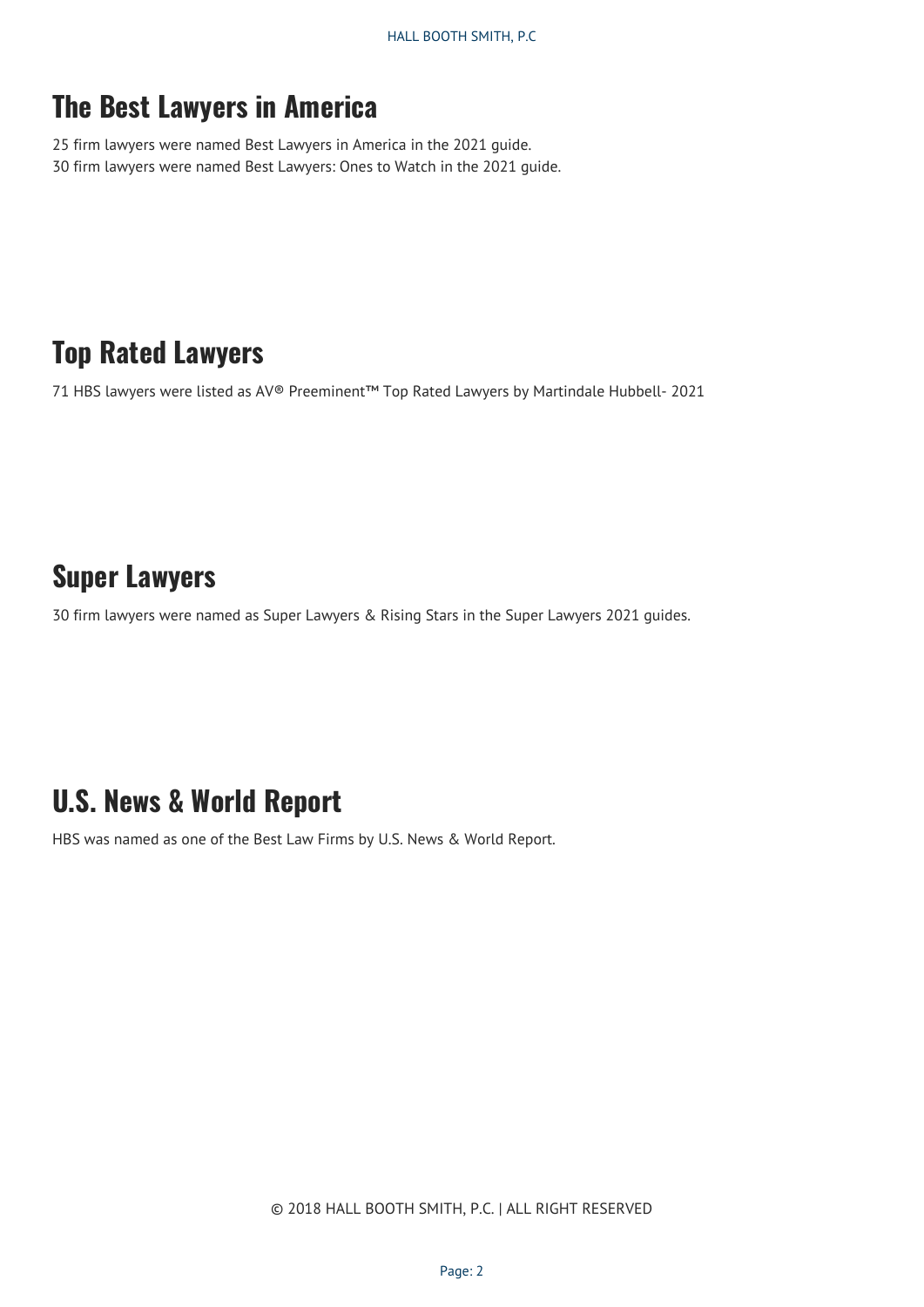### **Atlanta Business Chronicle**

The Atlanta Business Chronicle listed HBS as the 8th fastest growing law firm by attorneys in 2018-2019, ranked the firm 6th in the fastest growing law firms by revenue in 2019-2020, ranked the firm 15th in its list of the Top 50 Atlanta Law firms in 2019-2020 and listed it as among the Best Places to Work in 2010, 2011, 2013 and 2014.

#### **National Association for Business Resources (NARB)**

NABR named HBS as among Atlanta's Best and Brightest Companies to Work For® in 2013, 2014, 2015, 2016, 2017, 2018, 2019 and 2020.

# **Atlanta Journal Constitution (AJC)**

HBS was selected by the AJC as one of Atlanta's "Top Workplaces" in 2008, 2010, 2011, 2012, 2014, 2015, 2016, 2017, 2018, 2019 and 2020 and the firm received Honorable Mention in AJC's 2013 list of "Top Workplaces"

### **Client Advisor Awards**

HBS received the Client Advisor Award as one of the top Midsize Professional Services Firms in 2013.